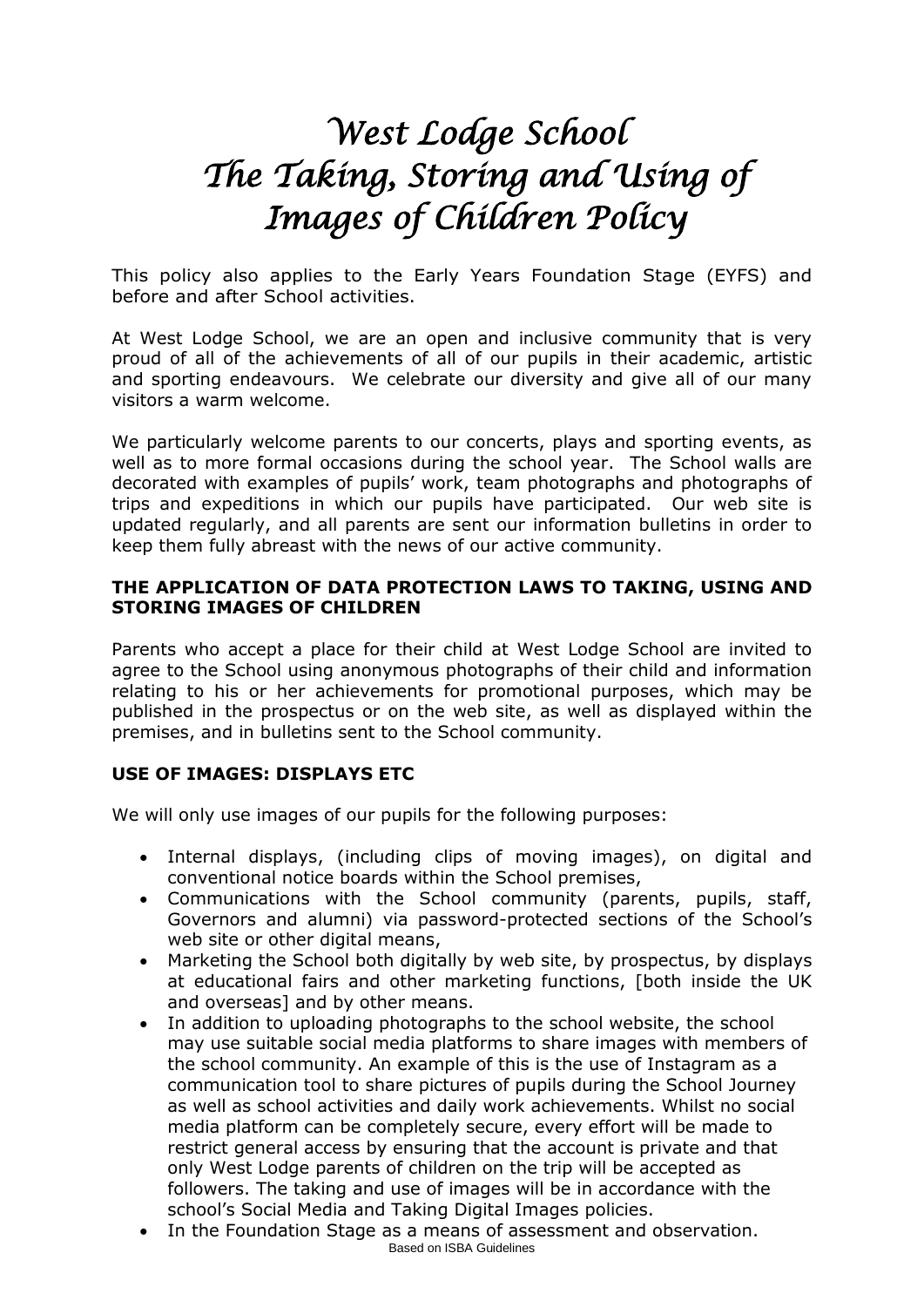### **IMAGES THAT WE USE IN DISPLAYS AND ON OUR WEB SITE**

The images that we use for displays and communications purposes never identify an individual pupil. Instead, they name the event, the term and year that the photograph was taken (for example, "Rugby team, Spring Term 2017"). We only use images of School activities, such as plays, concerts, sporting fixtures, prize-giving, School trips etc in their proper context. We never use any image that might embarrass or humiliate a pupil.

Pupils are always properly supervised when professional photographers visit the School. Parents are given the opportunity to purchase copies of these photographs.

### **STORAGE AND REVIEW**

School cameras are securely stored when not in use. Electronic images are kept in a password protected section of the School's network. We have a procedure in place for regularly checking and updating our web site in the School holidays when expired material is deleted. We follow BECTA guidance on e-safety. The use of personal mobile phones as a camera is prohibited in School and on outings by staff. Please refer to the Child Protection Policy.

### **MEDIA COVERAGE**

We will always notify parents in advance when we expect the press to attend an event in which our pupils are participating, and will make every effort to ensure that children whose parents or guardians have refused permission for images of their children to be used are excluded from the event.

We will always complain to the Press Complaints Council (PCC) if the media fails to follow the appropriate code of practice for the protection of young people, including the children of celebrities.

### **STAFF INDUCTION**

All new teaching and office staff are given guidance on the School's policy on taking, using and storing images of children.

#### **USE OF CAMERAS AND RECORDING EQUIPMENT BY PARENTS AND GUARDIANS**

Parents are welcome to take photographs of their own children taking part in sporting and outdoor events. When an event is held indoors, such as a play or a concert, parents should be mindful of the need to use their cameras and recording devices with consideration and courtesy for the comfort of others.

We ask parents not to take photographs of other pupils on their own, without the prior agreement of that child's parents.

Flash photography can disturb others in the audience, or even cause distress for those with medical conditions; we therefore ask that it is not used at indoor events.